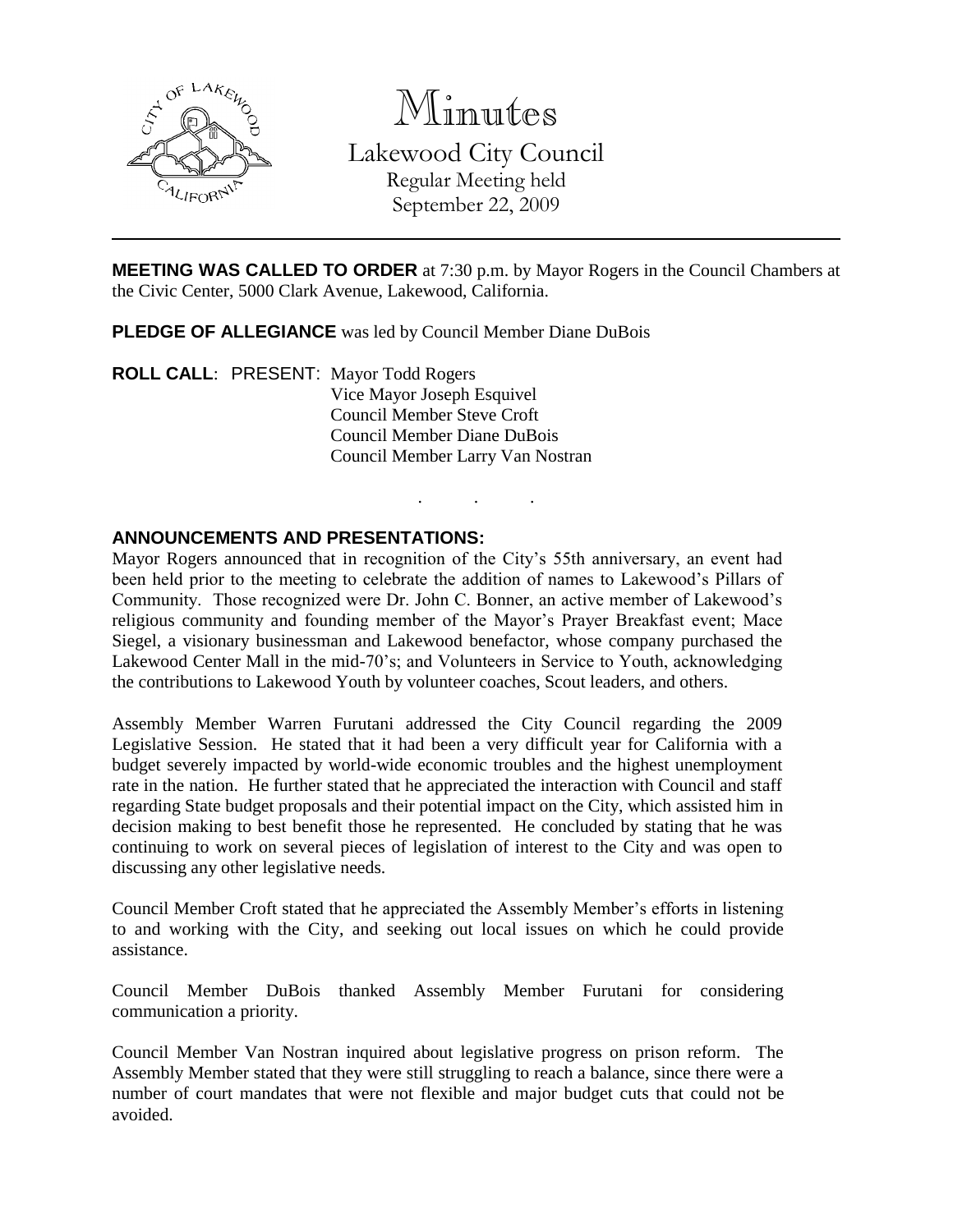## **ANNOUNCEMENTS AND PRESENTATIONS:** Continued

Mayor Rogers noted that while the City Council had been critical of the State's legislators, he recognized Assembly Member Furutani as a good friend to Lakewood and looked forward to working with him on issues important to Lakewood residents, such as improving educational opportunities, maintaining local controls, and minimizing tax increases.

Marla Burillo-Chavez, Lakewood Rotary President, made a presentation regarding the annual Project Shepherd program. She stated that the program was in its 37th year of providing assistance to Lakewood families in need over the holiday season. She extended an invitation to Mayor Rogers to serve as honorary chairman and requested that program information be included with the City's utility billing. Mayor Rogers stated that he would be honored to serve.

Mayor Rogers announced that the meeting would be adjourned in memory of Frank Vicencia, who had served the residents of the area as a Member of the State Assembly in the late 1970's and early 1980's. He stated that the meeting would also be adjourned in memory of fallen Firefighters Ted Hall and Arnie Quiñones, who had lost their lives battling the fire in the Angeles National Forest.

Mayor Rogers noted that Assistant to the City Manager Donald Waldie had announced that he would be retiring on November 1. The Mayor stated that during his 32 years of exemplary service to the City of Lakewood, Mr. Waldie, acting in his capacity as Public Information Officer, had been the chief spokesman and storyteller for the City and would be sorely missed.

Mayor Rogers recognized in the audience, Dan Nilson, a member of Lakewood High School's first graduating class in 1958.

. . .

#### **ROUTINE ITEMS:**

Mayor Rogers announced that at the request of Council, Routine Items 1 and 6 would be considered separately.

#### COUNCIL MEMBER VAN NOSTRAN MOVED AND COUNCIL MEMBER CROFT SECONDED TO APPROVE ROUTINE ITEMS 2 THROUGH 5 AND 7 THROUGH 10.

- RI-2 Approval of Personnel Transactions
- RI-3 Approval of Registers of Demands
- RI-4 Approval of Meeting Reports and Authorizations Pursuant to AB1234
- RI-5 Approval of Appointment to Lakewood Project Shepherd Board
- RI-7 Approval of Permit for Mayfair High School Homecoming Parade
- RI-8 Approval of Entertainment Permit for Cal Bowl Enterprises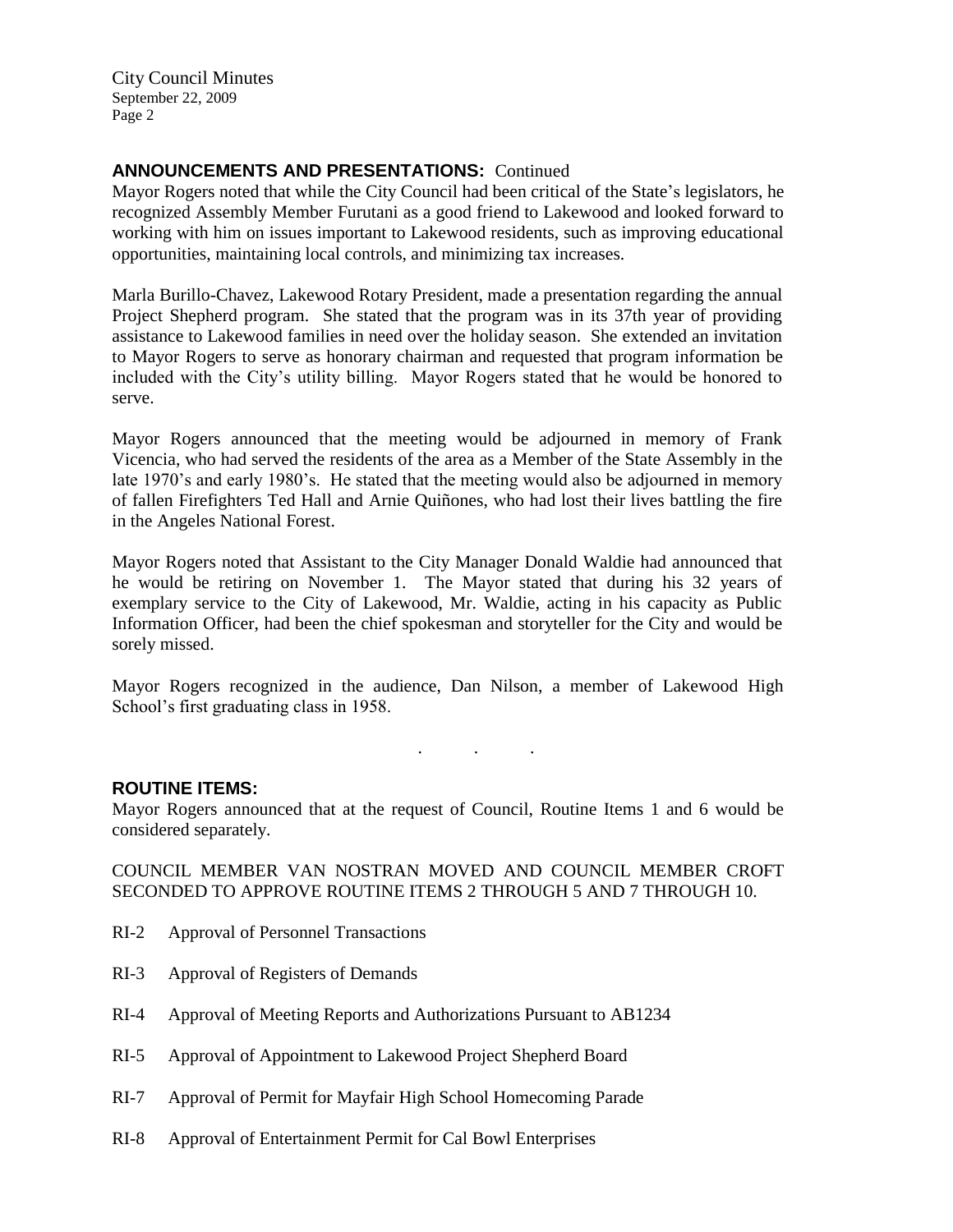#### **ROUTINE ITEMS:** Continued

RI-9 Approval of Retention Reduction for Public Works Project No. 09-5, Demolition of Roseton and 207th Properties

RI-10 Approval of Monthly Report of Investment Transactions

UPON ROLL CALL VOTE, THE MOTION WAS APPROVED:

AYES: COUNCIL MEMBERS: Van Nostran, DuBois, Croft, Esquivel and Rogers NAYS: COUNCIL MEMBERS: None

RI-1 Approval of Minutes of the Meeting held August 25 and September 8, 2009

COUNCIL MEMBER VAN NOSTRAN MOVED AND COUNCIL MEMBER CROFT SECONDED TO APPROVE ROUTINE ITEM 1. UPON ROLL CALL VOTE, THE MOTION WAS APPROVED:

AYES: COUNCIL MEMBERS: Van Nostran, Croft, Esquivel and Rogers NAYS: COUNCIL MEMBERS: None ABSTAIN: COUNCIL MEMBERS: DuBois

Mayor Rogers stated that as a member of the Los Angeles County Sheriff's Department he would be abstaining from voting on this item.

RI-6 Approval of Renewal of Municipal Law Enforcement Services Agreement with County of Los Angeles

COUNCIL MEMBER VAN NOSTRAN MOVED AND COUNCIL MEMBER DUBOIS SECONDED TO APPROVE ROUTINE ITEM 6. UPON ROLL CALL VOTE, THE MOTION WAS APPROVED:

AYES: COUNCIL MEMBERS: Van Nostran, DuBois, Croft and Esquivel NAYS: COUNCIL MEMBERS: None ABSTAIN: COUNCIL MEMBERS: Rogers

### **1.1 • CDBG PROGRAM CONSOLIDATED ANNUAL PERFORMANCE AND EVALUATION REPORT**

. . .

Community Development Director Jack Gonsalves presented a report based on the memo in the agenda and stated that Community Development Block Grant regulations required all grantees to submit an annual performance report. The Consolidated Annual Performance and Evaluation Report (CAPER) provided a summary of the City's overall progress in meeting local priorities and goals during the program year with programs such as Community Conservation, Single Family Rehabilitation Loan Program and the Fix-Up Paint-Up Grant Program. It was the recommendation of staff that the City Council hold a public hearing and then direct staff to submit the CAPER to the local office of the Department of Housing and Urban Development.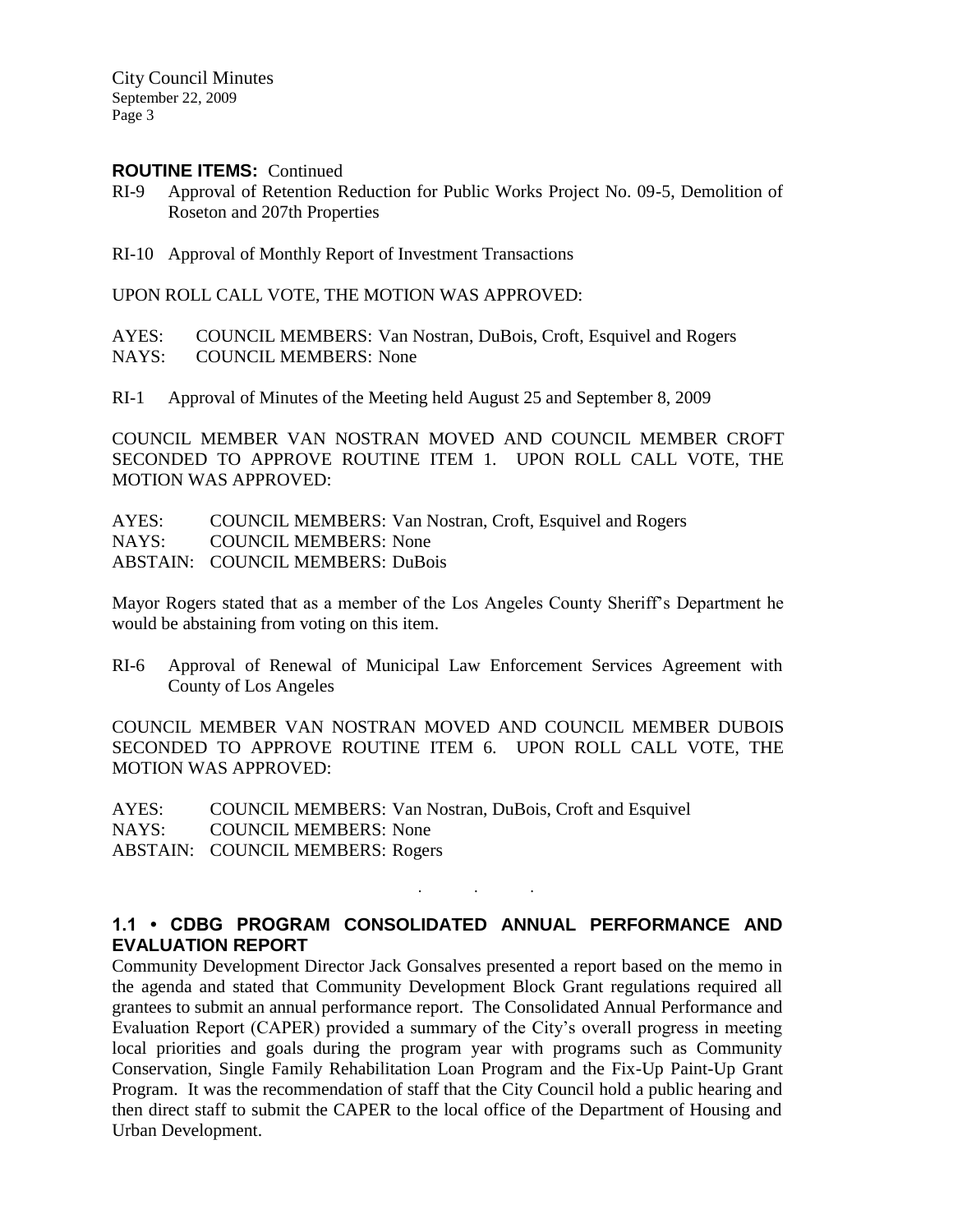### **1.1 • CDBG PROGRAM CONSOLIDATED ANNUAL PERFORMANCE AND EVALUATION REPORT** - Continued

Mayor Rogers opened the public hearing at 7:59 p.m. and called for anyone in the audience wishing to address the City Council on this matter. There was no response.

COUNCIL MEMBER DUBOIS MOVED AND COUNCIL MEMBER VAN NOSTRAN SECONDED TO CLOSE THE PUBLIC HEARING AND APPROVE STAFF'S RECOMMENDATION. UPON ROLL CALL VOTE, THE MOTION WAS APPROVED:

AYES: COUNCIL MEMBERS: Van Nostran, DuBois, Croft, Esquivel and Rogers NAYS: COUNCIL MEMBERS: None

## **1.2 • ORDINANCE NO. 2009-5; REGARDING WATER CONSERVATION MEASURES**

. . .

Water Resources Director Jim Glancy stated there was an obvious need for better water management in the region and, although Lakewood had been careful with its water supply since the adoption of the original water conservation ordinance in 1991, certain updates were needed. He introduced Water Administration Manager Nancy van der Linden who would be making a presentation based on the memo in the agenda. Ms. van der Linden stated the Governor had issued a call for a reduction in water use statewide of 20 percent by the year 2020. She reviewed the proposed amendments stating the key changes pertained to water use for landscape irrigation in order to minimize runoff, methods of cleaning hardscape areas and the repair of observed leaks. She noted that updating fines for water use violations during a period of mandatory conservation were also proposed and that all proposed amendments had been reviewed by the Water Resources Committee. It was the recommendation of the Water Committee that the City Council introduce the proposed ordinance to update the water conservation section of the Lakewood Municipal Code.

### ORDINANCE NO. 2009-5; AN ORDINANCE OF THE CITY COUNCIL OF THE CITY OF LAKEWOOD AMENDING THE LAKEWOOD MUNICIPAL CODE PERTAINING TO WATER CONSERVATION

Council Member Croft stated that as a member of the Water Resources Committee, he had the opportunity to review the ordinance in depth and had found the proposed modifications to be very forward looking and timely.

Mayor Rogers inquired about any violations issued. Ms. van der Linden stated that since the City was currently in a voluntary water conservation phase, the only penalties for residents were the increased costs per unit for larger consumption. Mr. Glancy stated that even in the past, when the mandatory phase had been implemented, residents had been responsive to warnings about overconsumption and no actual fines had been necessary.

Mayor Rogers opened the public hearing at 8:16 p.m. and called for anyone in the audience wishing to address the City Council on this matter. There was no response.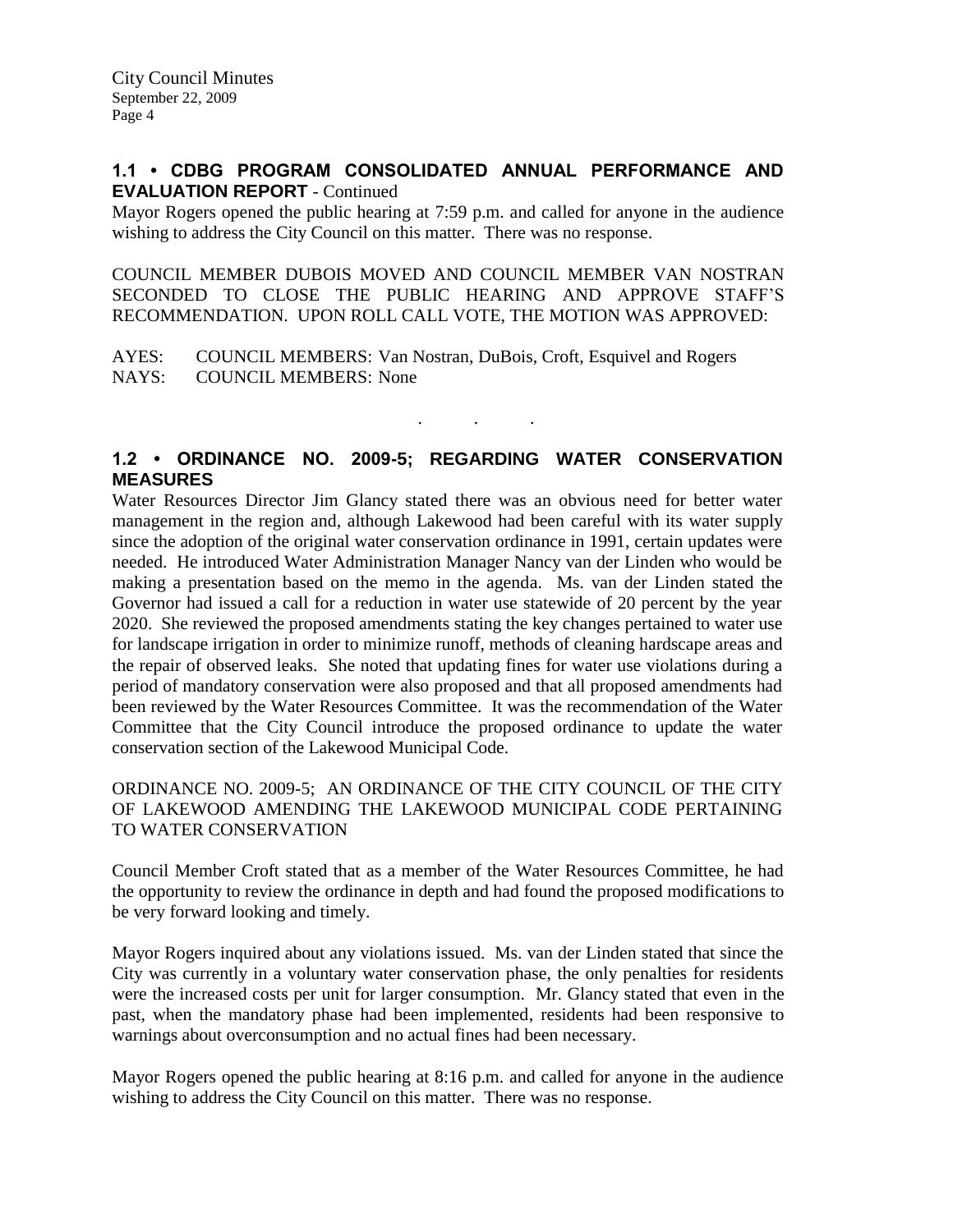### **1.2 • ORDINANCE NO. 2009-5; REGARDING WATER CONSERVATION MEASURES** - Continued

COUNCIL MEMBER VAN NOSTRAN MOVED AND COUNCIL MEMBER DUBOIS SECONDED TO INTRODUCE ORDINANCE NO. 2009-5. UPON ROLL CALL VOTE, THE MOTION WAS APPROVED:

AYES: COUNCIL MEMBERS: Van Nostran, DuBois, Croft, Esquivel and Rogers NAYS: COUNCIL MEMBERS: None

## **1.3 • HOUSING ELEMENT, GENERAL PLAN AMENDMENT NO. 2009-1**

The Director of Community Development gave a presentation based on the memo in the agenda and stated that State law required the update of the Housing Element of the City's General Plan every five years. He reported that the update process, which had included public workshops and presentations to the Planning and Environment Commission, had resulted in a draft document that was forwarded to the California Department of Housing and Community Development (HCD) for comment in May of 2008 and was now ready to be submitted for final review and certification. It was the recommendation of staff that the City Council conduct a public hearing and then adopt the proposed resolution which adopts the 2008-2014 Housing Element, approve the Negative Declaration for the project, and authorize staff to make any minor modifications as required by HCD.

RESOLUTION NO. 2009-49; A RESOLUTION OF THE CITY COUNCIL OF THE CITY OF LAKEWOOD AMENDING THE GENERAL PLAN BY ADOPTING THE 2008-2014 HOUSING ELEMENT

Mayor Rogers opened the public hearing at 8:20 p.m. and called for anyone in the audience wishing to address the City Council on this matter. There was no response.

COUNCIL MEMBER DUBOIS MOVED AND COUNCIL MEMBER CROFT SECONDED TO APPROVE STAFF'S RECOMMENDATIONS. UPON ROLL CALL VOTE, THE MOTION WAS APPROVED:

AYES: COUNCIL MEMBERS: Van Nostran, DuBois, Croft, Esquivel and Rogers NAYS: COUNCIL MEMBERS: None

## **1.4 • ORDINANCE NO. 2009-6; CITY COUNCIL VACANCIES**

City Attorney Steve Skolnik made a brief presentation based on the memo in the agenda and stated that the proposed amendment to the Municipal Code would repeal a restrictive section, adopted in 1974, which required the immediate call for a special election in the event of a vacancy on the City Council and restore to the City Council the discretion granted by the California Government Code to either call a special election or make an appointment. Considering the escalating costs to conduct a special election, he advised it would be fiscally prudent to provide the option of making an appointment when calling an election would not be in the best interests of the City.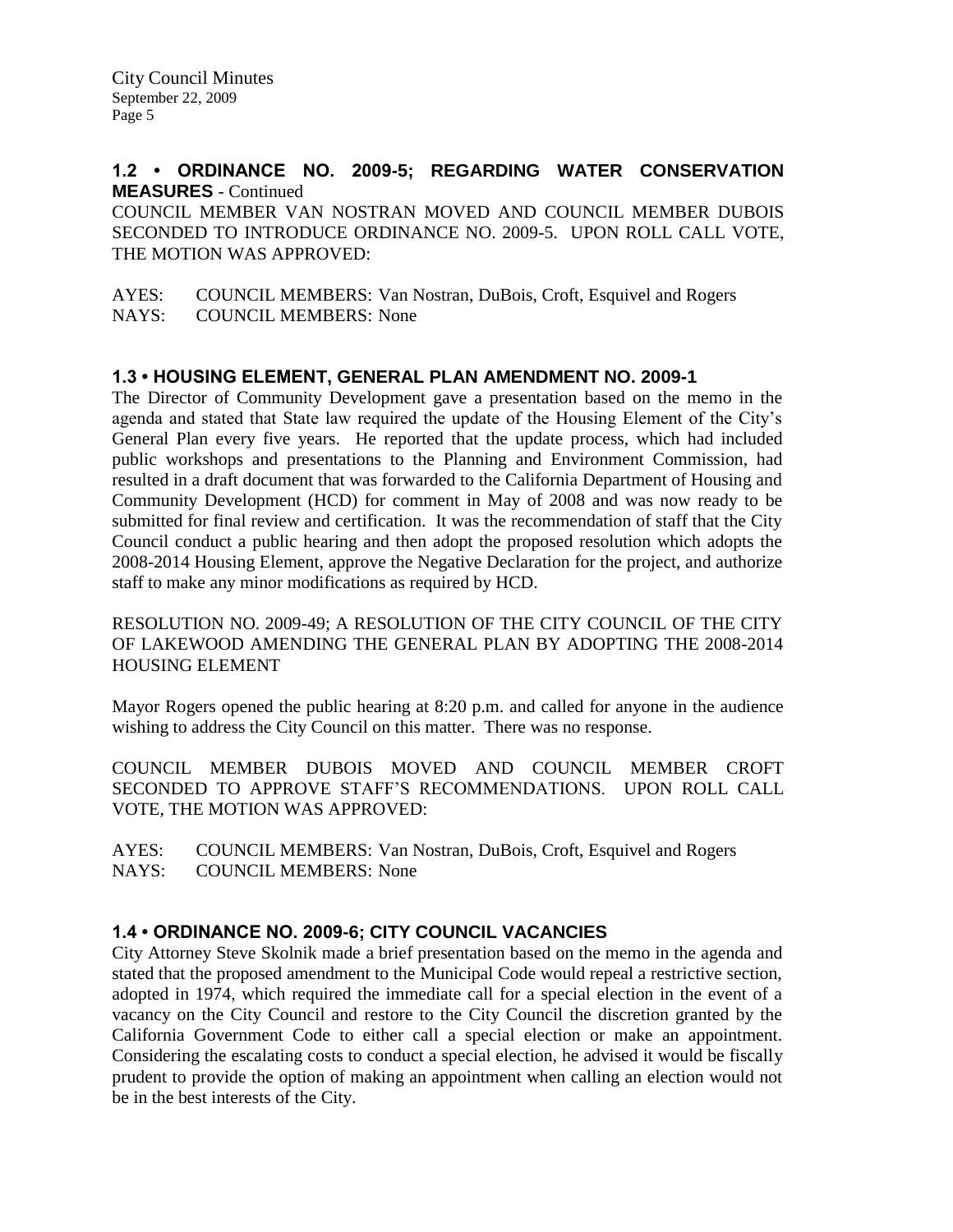### **1.4 • ORDINANCE NO. 2009-6; CITY COUNCIL VACANCIES** - Continued ORDINANCE NO. 2009-6; A ORDINANCE OF THE CITY COUNCIL OF THE CITY OF LAKEWOOD REPEALING SECTION 2611 OF THE LAKEWOOD MUNICIPAL CODE REGARDING CITY COUNCIL VACANCIES

Mayor Rogers opened the public hearing at 8:23 p.m. and called for anyone in the audience wishing to address the City Council on this matter. There was no response.

COUNCIL MEMBER CROFT MOVED AND COUNCIL MEMBER DUBOIS SECONDED TO CLOSE THE PUBLIC HEARING AND INTRODUCE ORDINANCE NO. 2009-6. UPON ROLL CALL VOTE, THE MOTION WAS APPROVED:

AYES: COUNCIL MEMBERS: Van Nostran, DuBois, Croft, Esquivel and Rogers NAYS: COUNCIL MEMBERS: None

. . .

**1.5 • AWARD OF BID – PUBLIC WORKS PROJECT NO. 2009-1, WATERMAIN REPLACEMENT - 2009**

Public Works Director Lisa Rapp gave a presentation based on the report in the agenda and stated 22 bids had been received for Public Works Project No. 2009-1, Watermain Replacement – 2009. The project work, which would include the replacement of undersized, 1950's era cast iron water mains with eight-inch diameter PVC water pipe, was scheduled to begin in October, and be completed in April, 2010. It was the recommendation of staff that the City Council adopt and approve the plans, specifications and working details for the project; award a contract to the low bidder, General Underground Fire Protection, Inc. in the amount of \$1,284,501; appropriate \$140,000 from the Water Fund to the project account; and authorize staff to approve a cumulative total of change orders, as needed, not to exceed \$150,000.

Responding to a question from Council Member Van Nostran, Ms. Rapp stated that the bidding for this project had been very competitive and that the low bid was substantially below the engineer's estimate for the project.

Council Member Croft, noting the recent negative news reports regarding failing water mains in the City of Los Angeles, stated that although costly, the water main replacement program was a great way to take care of the City's infrastructure.

Mayor Rogers opened the public hearing at 8:26 p.m. and called for anyone in the audience wishing to address the City Council on this matter. There was no response.

COUNCIL MEMBER DUBOIS MOVED AND VICE MAYOR ESQUIVEL SECONDED TO APPROVE STAFF'S RECOMMENDATIONS. UPON ROLL CALL VOTE, THE MOTION WAS APPROVED:

AYES: COUNCIL MEMBERS: Van Nostran, DuBois, Croft, Esquivel and Rogers NAYS: COUNCIL MEMBERS: None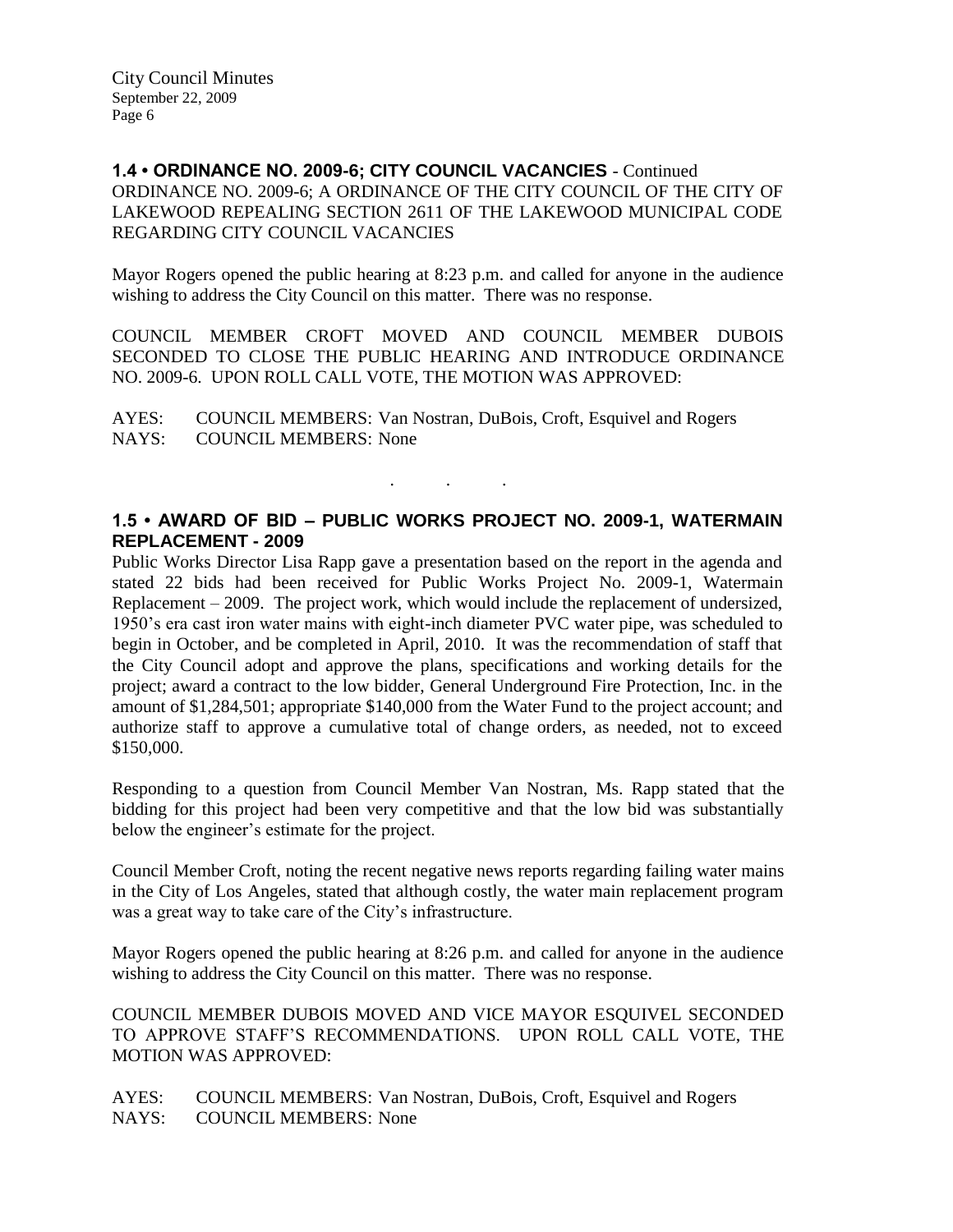## **1.6 • AWARD OF BID – PUBLIC WORKS PROJECT NO. 2008-8, CITY HALL EQUIPMENT DATA ROOM IMPROVEMENTS**

The Director of Public Works gave a report based on the memo in the agenda and stated four bids had been received for the upgrade and improvement of the City Hall equipment data room. The project included a major reworking of the electrical supply to that area of the building and improved climate control. She noted that since the electrical improvements would require changing out the electrical infrastructure of the building, a complete shutdown would be necessary and was planned to occur over the holiday period at the end of the year. It was the recommendation of staff that the City Council adopt and approve the plans, specification and working details for the project; appropriate \$85,000 from the General Fund to the project account; award a contract to the low bidder, Pardess Air, Inc., in the amount of \$226,000; and authorize staff to approve a cumulative total of change orders, as necessary, not to exceed \$23,000.

In response to a question from Council Member DuBois, Ms. Rapp stated that even though City Hall would be closed over the holidays and all systems would be down, the Gatekeeper program, which equipped a City employee with a beeper system to respond to emergency calls, would still be operational.

Mayor Rogers opened the public hearing at 8:30 p.m. and called for anyone in the audience wishing to address the City Council on this matter. There was no response.

COUNCIL MEMBER DUBOIS MOVED AND COUNCIL MEMBER CROFT SECONDED TO APPROVE STAFF'S RECOMMENDATIONS. UPON ROLL CALL VOTE, THE MOTION WAS APPROVED:

AYES: COUNCIL MEMBERS: Van Nostran, DuBois, Croft, Esquivel and Rogers NAYS: COUNCIL MEMBERS: None

**1.7 • ALLOCATION OF FUNDS FOR CITIZENS' OPTIONS FOR PUBLIC SAFETY (COPS) GRANT**

. . .

City Manager Howard Chambers made a brief presentation based on the memo in the agenda and stated the City was entitled to an estimated \$100,000 under the Citizens' Options for Public Safety (COPS) Grant. The grant monies were restricted for use for front line law enforcement services and Lakewood Station Commander, Captain Christy Guyovich, had prepared a written request of projects to be funded, with the primary focus on the Park Deputy Bike Patrol program. It was the recommendation of the Public Safety Committee that the City Council conduct a public hearing and approve the recommended programs for front line law enforcement services, directing the Administrative Services Director to appropriate the grant funds to the Supplemental Law Enforcement Services account.

Mayor Rogers opened the public hearing at 8:33 p.m. and called for anyone in the audience wishing to address the City Council on this matter. There was no response.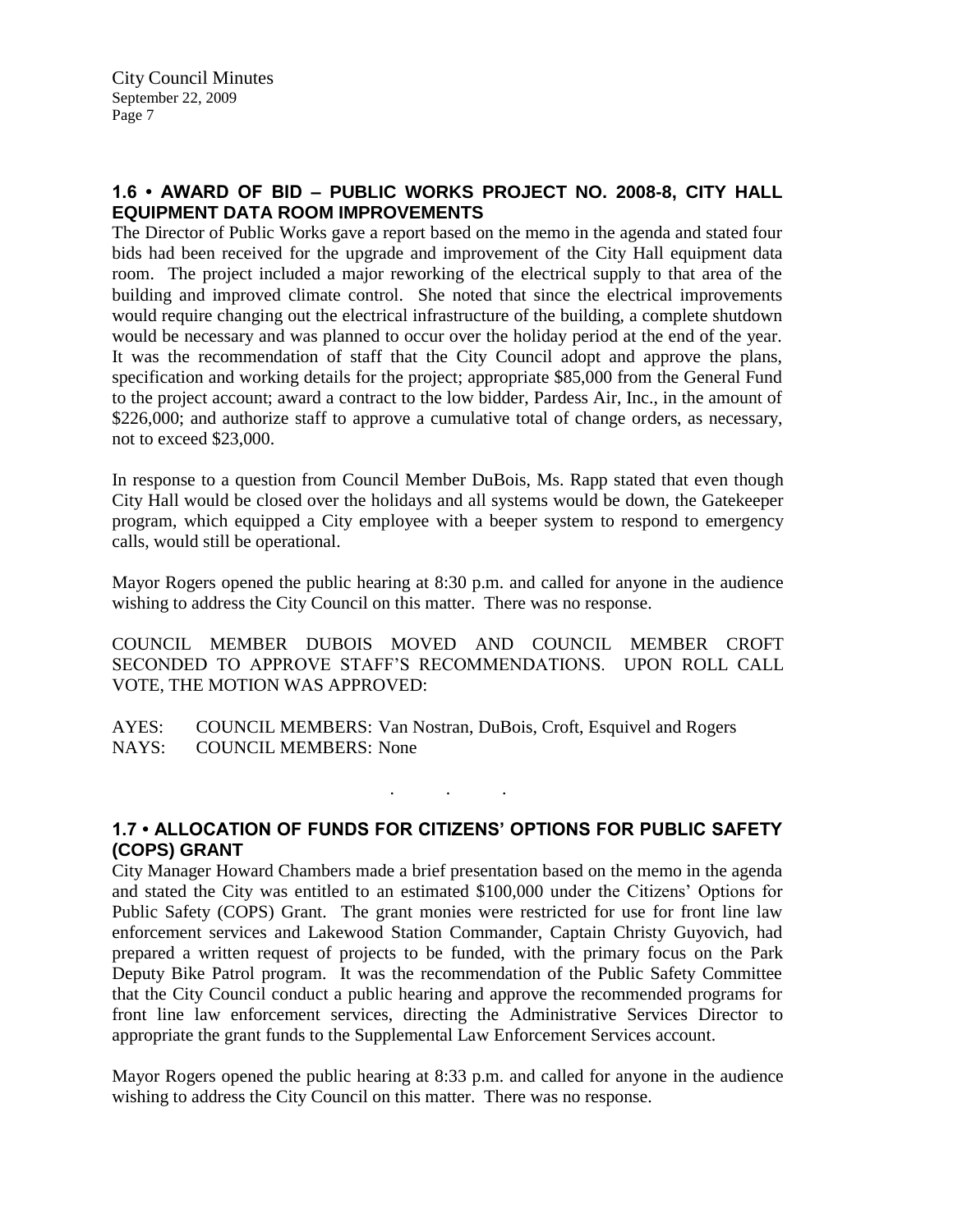### **1.7 • ALLOCATION OF FUNDS FOR CITIZENS' OPTIONS FOR PUBLIC SAFETY (COPS) GRANT** - Continued

COUNCIL MEMBER VAN NOSTRAN MOVED AND VICE MAYOR ESQUIVEL SECONDED TO APPROVE STAFF'S RECOMMENDATION. UPON ROLL CALL VOTE, THE MOTION WAS APPROVED:

AYES: COUNCIL MEMBERS: Van Nostran, DuBois, Croft, Esquivel and Rogers NAYS: COUNCIL MEMBERS: None

**WRITTEN COMMUNICATIONS:**

CORRESPONDENCE FROM LONG BEACH CITY CLERK'S OFFICE REQUESTING AUTHORIZATION TO CONDUCT ELECTION FUNCTIONS IN LAKEWOOD FOR APRIL 13, 2010 LBUSD AND LBCCD ELECTIONS.

 $\mathcal{L}$  . The set of the  $\mathcal{L}$ 

The City Clerk reported that since the Long Beach Unified School District and the Long Beach Community College District covered parts of Lakewood and consolidated their governing board elections with the City of Long Beach municipal elections, the Long Beach City Clerk's office was requesting authorization to operate polling locations within the City of Lakewood.

COUNCIL MEMBER VAN NOSTRAN MOVED AND COUNCIL MEMBER CROFT SECONDED TO APPROVE THE ELECTION REQUEST OF THE CITY OF LONG BEACH. UPON ROLL CALL VOTE, THE MOTION WAS APPROVED:

AYES: COUNCIL MEMBERS: Van Nostran, DuBois, Croft, Esquivel and Rogers NAYS: COUNCIL MEMBERS: None

At 8:35 p.m., the Regular Meeting of the City Council was recessed for the Meeting of the Lakewood Redevelopment Agency. At 8:36 p.m., the City Council Meeting was reconvened.

. . .

#### **ORAL COMMUNICATIONS:**

Sally Brayton thanked the City Council for their support of the annual Lakewood High School reunion festivities.

. . .

. . .